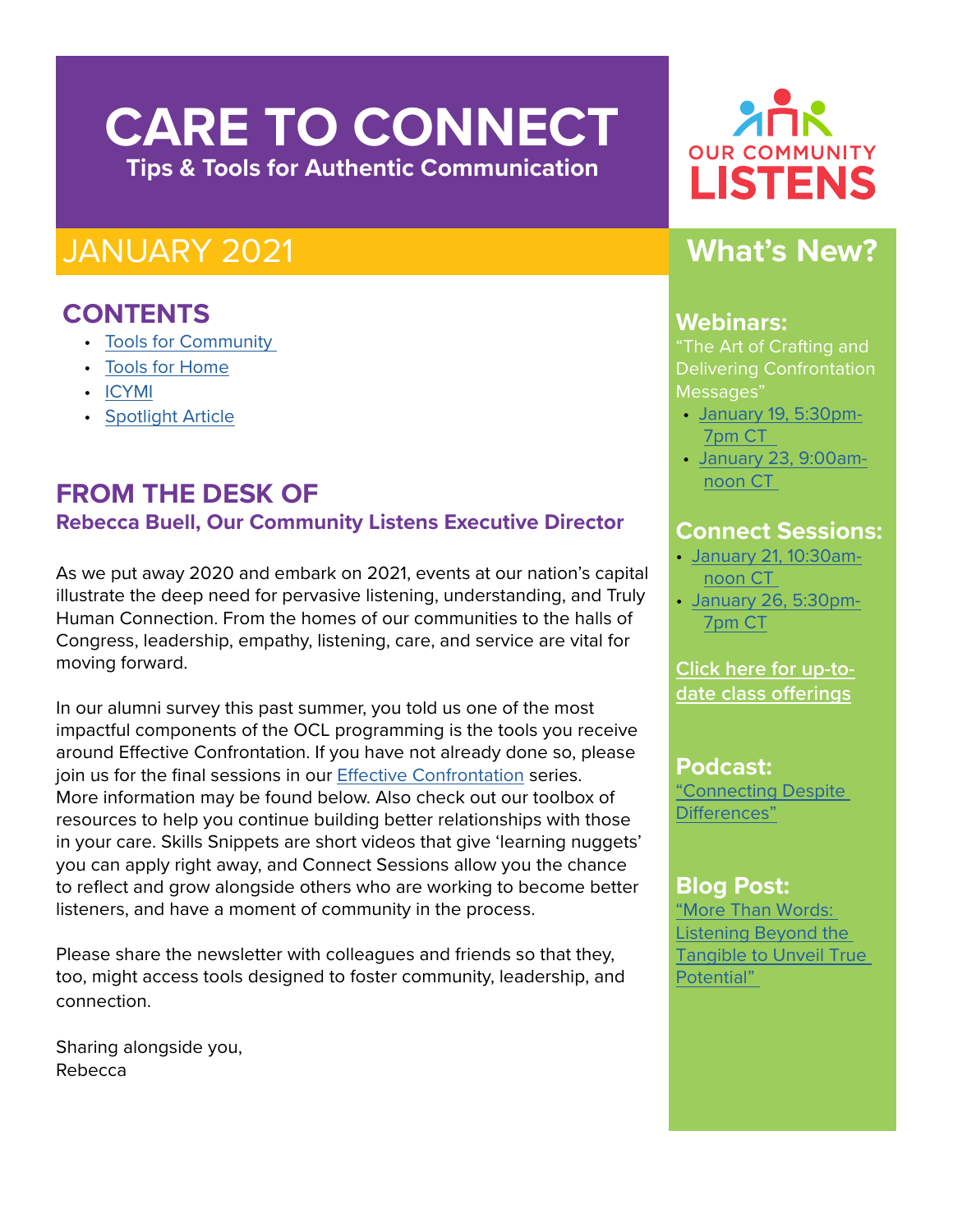### <span id="page-1-0"></span>**TOOLS FOR COMMUNITY Universal connection tools for the areas where we work, serve or interact**

**WEBINAR:** "The Art of Crafting and Delivering Confrontation Messages" Perfect for those who have not yet attended our Communication Skills Training, this one-hour class is a primer on empathetic listening.

- [January 19, 5:30pm-7pm CT](https://us02web.zoom.us/meeting/register/tZMvcuGoqDstGtdi9W7ggKsfw7NLGsrVfZBf)
- [January 23, 9:00am-noon CT](https://us02web.zoom.us/meeting/register/tZUofu-rqjwiHNQOcMLDp7AkEWcXxEzAFV4U)

#### **EFFECTIVE CONFRONTATION SERIES:**

We are wrapping up the final webinar in our confrontation series in February and will be offering new, intensive Learning Labs in March that allow you to practice your new skills to help manage conflict as it arises. These Learning Labs will be limited to 15 people and will cost \$20 per session. [Learn more about our sessions in February and March here.](https://www.ourcommunitylistens.org/events/web-series)

#### **CONNECT SESSION:**

Connect with others as we learn about utilizing communication skills and concepts in every day, real life moments. Sessions are interactive with information and conversation that can be applied immediately. The participants help shape the discussion based on the needs expressed by the group.

Choose ONE of the following times:

- [January 21, 10:30am-noon CT](https://us02web.zoom.us/meeting/register/tZYvcuihqTkrGdTisKoyrVneaBDqaNYRk2Df)
- [January 26, 5:30pm-7pm CT](https://us02web.zoom.us/meeting/register/tZEkd-GrqzwuHdQxhzlVHaBVlq0w9HLrSij9)

#### **SKILL SNIPPET:** "Nonverbal Communication"

We are constantly sending messages with nonverbal communication of facial expressions, body posture, gestures, and tone of voice. We might not realize the impact nonverbal has on the integrity of our message. The words we use will have greater influence and connect with our listener if we take the time to consider our nonverbal communication in our messaging. [Listen](https://soundcloud.com/ourcommunitylistens/ss-what-are-you-saying-nonverbal-communication) or [Watch](https://www.youtube.com/watch?v=vU1c6KC7WgA&feature=youtu.be)

#### **PODCAST:** ["Why Should I Care: The Impact of Impact"](https://soundcloud.com/ourcommunitylistens/epi-060)

#### **CHALLENGES:**

- Construct a confrontation message using the FBI formula.
- Practice delivering a confrontation message with awareness of nonverbal communication

## **ICYMI ON SOCIAL MEDIA:**



**Original posting by [Contemplative Monk](http://Contemplative Monk)**

Do you have a Social Media post you'd like to share with us? Just tag @ **OurCommunityListens** and include #CareToConnect and we'll find it!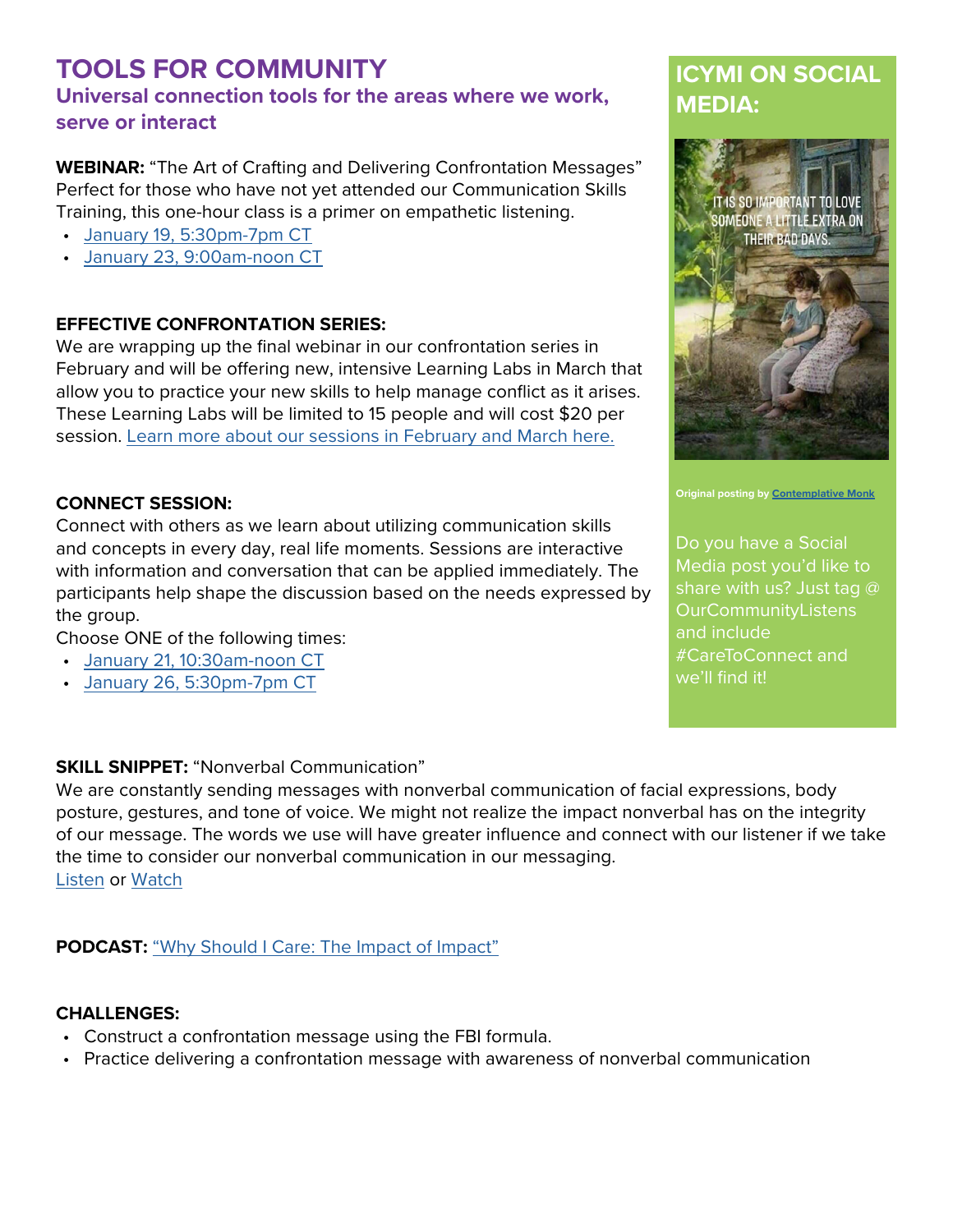### <span id="page-2-0"></span>**TOOLS FOR HOME Resources for parenting, education, family & committed relationships**

**WEBINAR:** "Parenting - Using Recognition with a Child or Teen"

How can you give meaningful feedback to your child or teen? Even during stressful times, letting them know they are seen and appreciated can go a long way in building a positive environment. Not only that, but training ourselves to be actively looking for things to appreciate can help us to develop positive thoughts as parents.

• [January 28, 7:00pm - 8:30pm CT](https://ourcommunitylistens.secure.nonprofitsoapbox.com/skills-education/event/46)

#### **SKILL SNIPPETS: "Values: The Core of Who We Are"**

Do you know your own values? What happens when the core things important to us are different than those of our partner? We likely have different values than those around us, which is usually not a problem, yet when we are doing life in close relationships with others, having shared values and a shared understanding of each other's values is key.

[Listen](https://soundcloud.com/ourcommunitylistens/ss-values) or [Watch](https://www.youtube.com/watch?v=zItq9eWtmag&feature=youtu.be)

**CHALLENGE:** Values are at the core of who we are. They shape our attitudes and then, our attitudes inform our tendencies to behave in certain ways. Values are also the lens with which we view the world. Knowing that we are a mixture of many values, begin to consider words that describe your core values.

## **Reflecting on 2020**

**Check out this [Everybody Matters](https://www.trulyhumanleadership.com/?p=4943) Podcast with Dr. Alise Cortez as she looks back on 2020 and shares insight from leaders she's talked to about this unique and challenging year.**